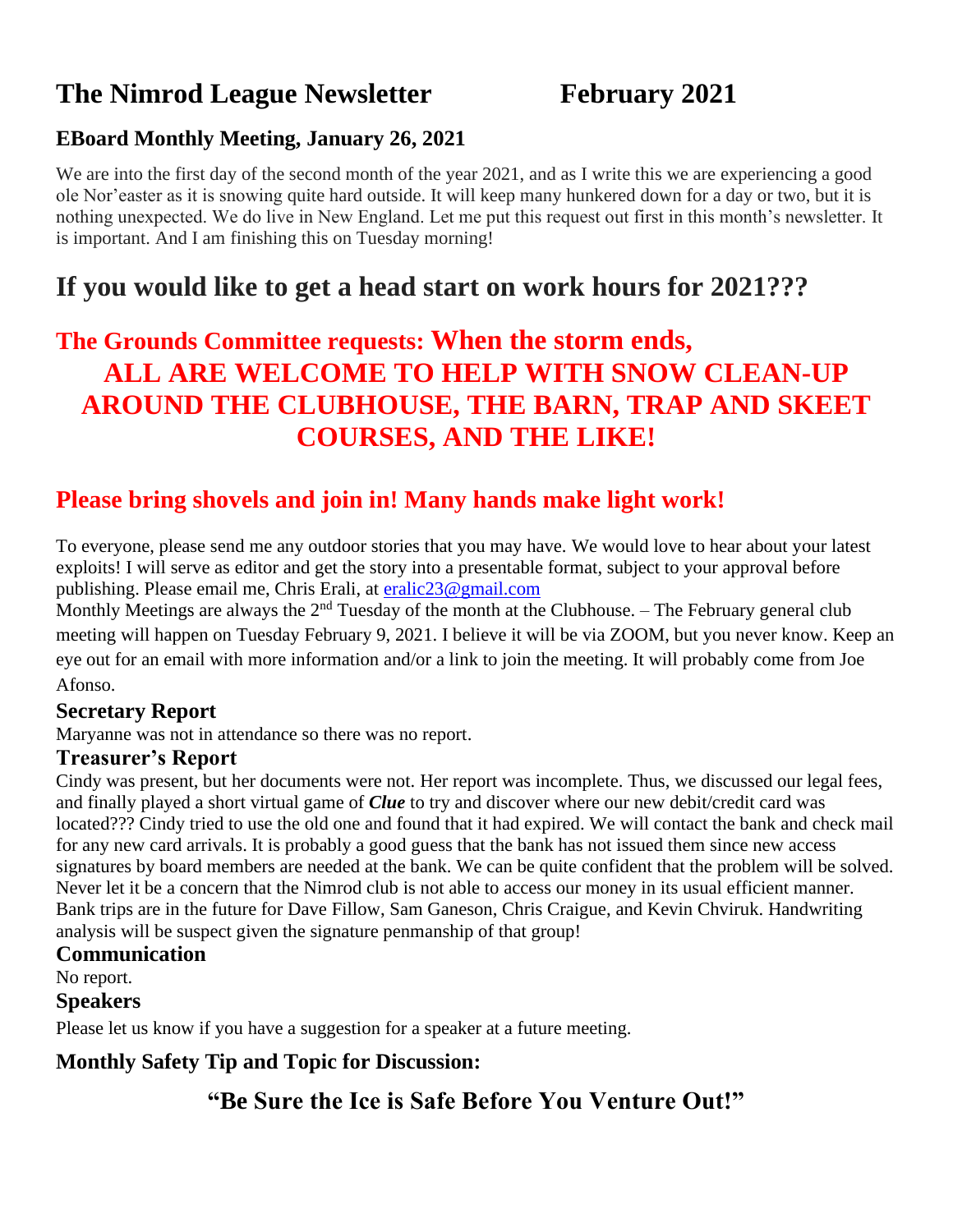## **Archery**

Targets have been ordered and as soon as they arrive we will put them to good use. The cost should not exceed \$3,000. Shoots are scheduled for April 18, 2021, and the IBO Shoot May 1<sup>st</sup> & 2<sup>nd</sup>. Following dates are also included. They are July 11, 2021, November 14 and finally December 14. These last two shoots will be indoor shoots.

#### **Bar**

Nothing new to report. Gary Girardi is on the mend.

#### **Birds**

Our last special bird hunt was held yesterday, Sunday January 31<sup>st</sup> and that should finish our bird news for the season.

## **Board of Trustees**

Pat Orrell as usual, is on top of our portfolio to mitigate taxes as much as possible this time of the year. He also had some sage advice that Eboard meetings on ZOOM were fine. "And I don't know why you would have them any other way." There was just a little discussion and President Chris assured everyone that he was considering a hybrid meeting after COVID regulations were lifted. We are becoming a 21<sup>st</sup> century club whether we intend to or not!

#### **Finances**

The market fluctuates as we all know. Smart investors stay the course. Our auditors are Pat Orrell, Greg McIntyre, and Roy Baer.

#### **Game Dinner**

No report.

**Grant Writer**

No report.

#### **Grounds**

## *This is all moot for this week which is Super Bowl Sunday! INSTEAD*

# **One of our biggest events held on the "hard water" in Rutland! NIMROD'S 20th ANNUAL ICE FISHING OUTING!**

It will be February 7<sup>th</sup>, Super Bowl Sunday, at Long Pond in Rutland starting just after daybreak. Sunrise is around 7 AM so you be the judge as to when you want to arrive. Looks like plenty of thick "hard water" this year but we will monitor the weather and ice thickness this week for safety. A great Nimrod tradition for kids, wives, girlfriends, and grandparents. Always free hot coffee, free hot dogs, trophies, and medals. No equipment necessary to come out and see your buddies again under GREAT, outdoor, fresh air, social distancing conditions! QUESTIONS, CALL JOHN MEYER 508-864-2028

## *Please note, there is nothing like watching a child catch a big fish!*

#### **House**

No report.

#### **Kitchen**

The kitchen remains closed as we are not compliant with COVID-19 restaurant regulations. We will do as much as possible outside within regulations.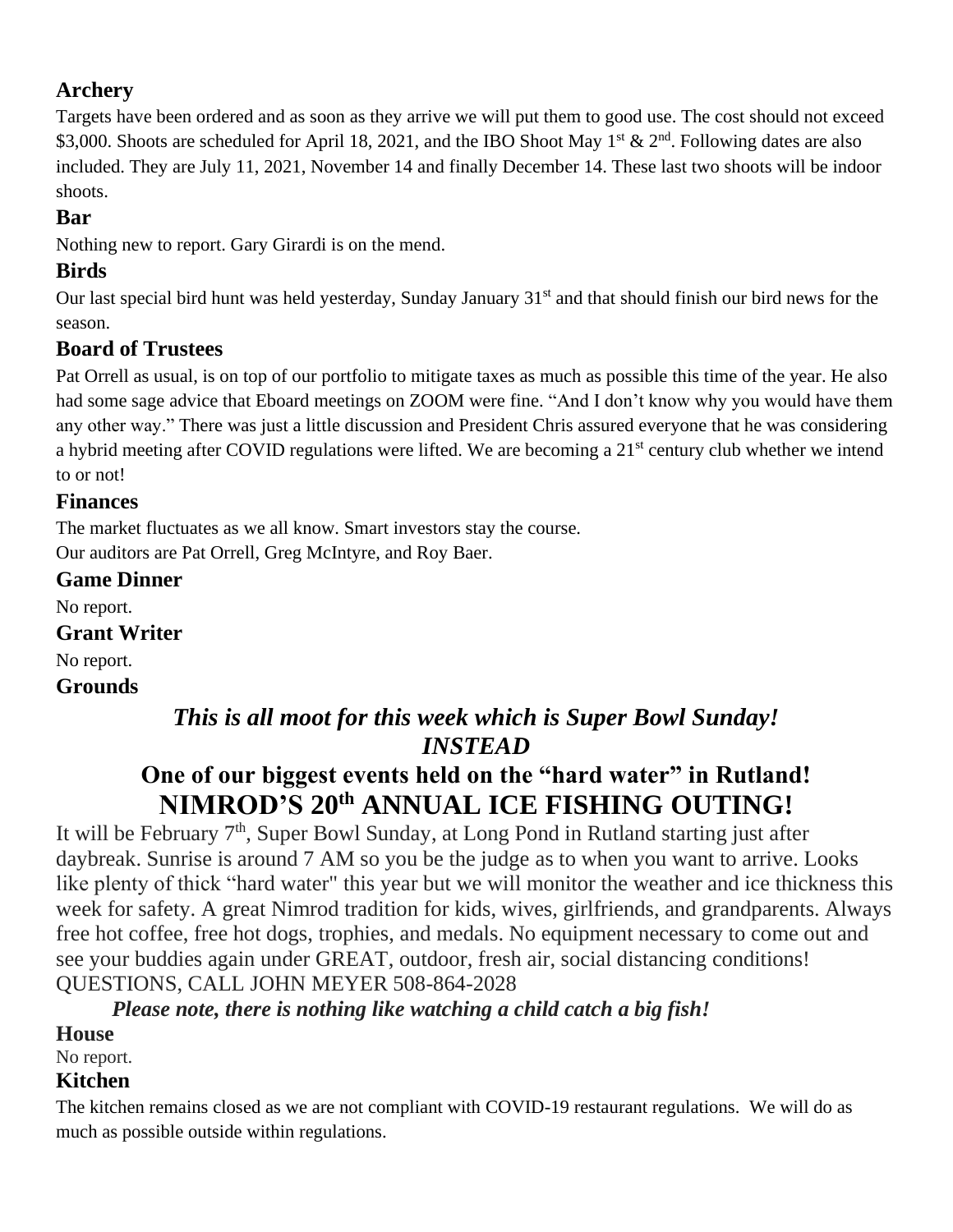#### **Land Use**

No report.

## **Membership**

The transition as chair to Sam Ganeson is going well. He reports that we had 2 renewals come in and he is working on 26 that are still pending. The new gate is under construction. For all those members that completed their renewals for 2021 before the end of 2020, we had a drawing for a winner with the reward being the waiver of dues for the calendar year 2022. The winner of that drawing was Michael Gormley. Congratulations to Michael!

We have 4 new applications this month. They are Stephen Dayutis, James Perry, Al Glockner, and Jim Libby. To our 4 new inductees, please join us at our monthly club meeting on February 9<sup>th</sup> when we welcome you to our club.

## **Records**

Linda has been uploading some material and is anxiously waiting for the COVID vaccine so she can start cleaning the office.

And there is good news on getting fireproof protection for our documents. Chris Craigue and John Meyer investigated a fireproof "cabinet" rather than a safe. We have a lot of papers that have historical value, but not monetary. The cost for a cabinet would probably be in the \$1,000 to \$1,500 range. We will save not only because a safe is easily 2 or 3 times that price, but also a cabinet does not weigh as much, and we will not need installation services. We can install it ourselves! Problem solved! Kudos to Chris and John! Thank you, gentlemen! If you have ever even watched a 1,000 pounds plus safe being delivered and installed, believe me, you will be glad you were not involved! Some moving companies will not even take the job!

#### **Rentals**

We are looking forward to Saturday April 17, 2021 for *Goal's Women on Target.*

## **Kevin Newell is looking for ammunition donations for** *Women on Target*

## **Rifle Range**

Winter weather can make the range VERY ICY. Use sand liberally. Send Ed a note if it is getting low. There is plenty of cardboard at the garage. We are making more target holders. The range is in good shape, thank you.

#### **Remember, WHATEVER YOU CARRY IN, BRING IT OUT WITH YOU WHEN YOU LEAVE, PLEASE!**

## **Standing Committees**

No report.

## **Scholarship**

Last year we posted applications online and awarded by mail. Linda is moving forward to getting out applications. We are accepting them. *Answer to a Question*: Yes, you can re-apply for a scholarship.

#### **Conservation Camp**

No report.

## **Trap/Skeet**

Trap and skeet is fine, but it is far from crowded. Remember, Trap and Skeet is every Thursday evening. It is open to the public, so bring a friend and join in a night of good fellowship and shooting. COVID regulations apply.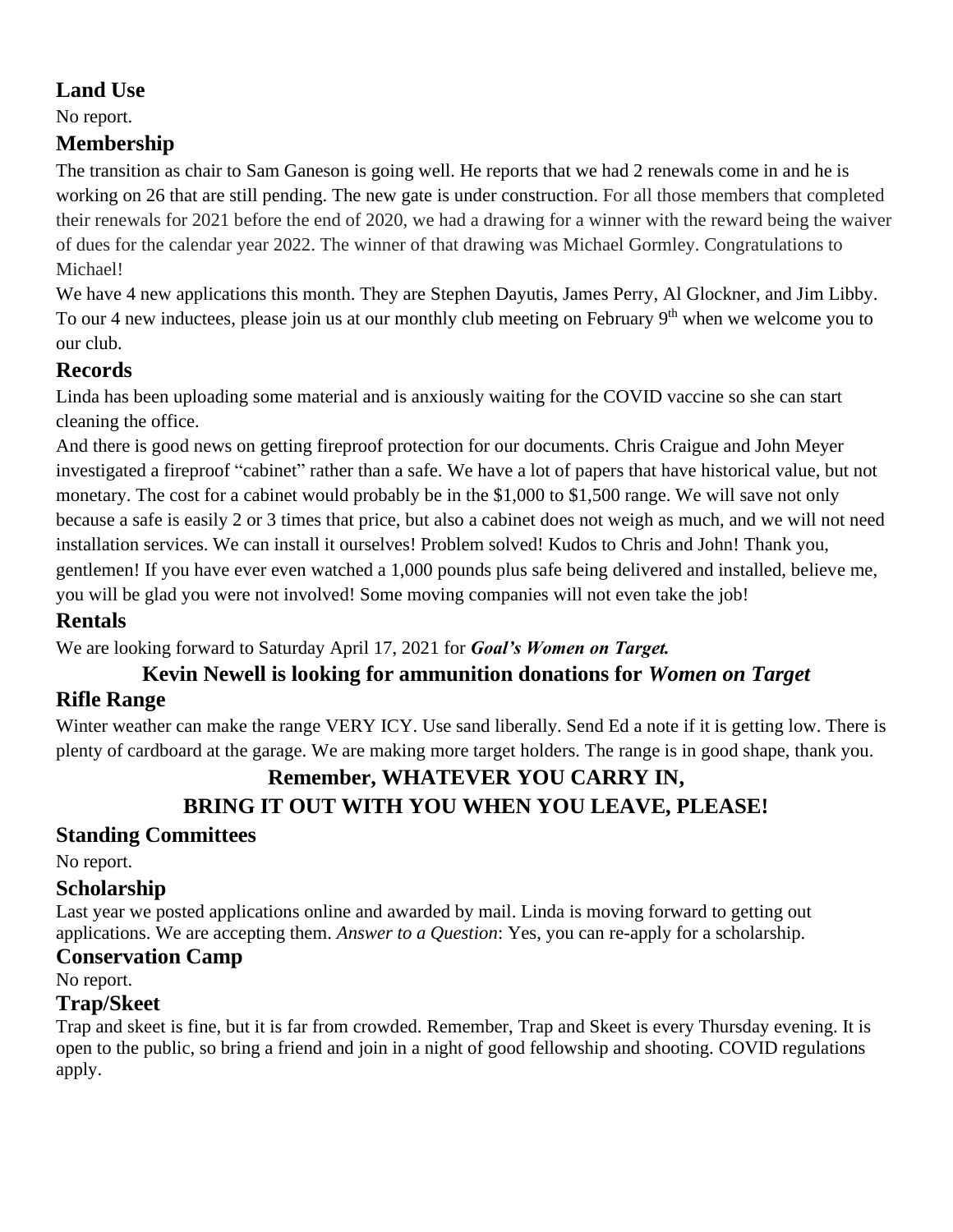#### **Worcester County League of Sportsmen**

We have a GoFundMe page for lobbying, and we are brainstorming on how we can be more effective. It looks like Mass Wildlife is going to raise its fees. It has been a while since license fees went up so the idea is not surprising.

#### **Old and Unfinished Business**

None

#### **New Business**

None

#### **Executive Board**

This month's meeting adjourned at 8:20 PM. We aim for the newsletter to convey the highlights. E Board meetings are held at 7 PM the last Tuesday of the month. Members are welcome if you would like to come and observe our club's operation. Our membership can be proud of the board and the time and effort that is made by everyone to keep our club running smoothly. Member concerns are always addressed. Many times, one board member will inform others that a single club member voiced a certain matter that he/she found troubling. Our club can rest assured that any points brought up by a member are ALWAYS brought to the attention of the entire board.

#### **Good and Welfare**

Sam Ganesan is continuing as our Good and Welfare chair.

Our very own Eric Johansen passed away recently. He had been stricken at home, rushed by ambulance to the hospital where he spent a few days in ICU until he finally passed. A difficult time for all. Our deepest condolences go out to the Johansen family and friends. Here is a link to his obituary. <https://www.milesfuneralhome.com/obituaries/Eric-Johansen-2/#!/Obituary>

Please allow me to share a couple of memories of Eric. We met probably over 30 years ago. It was at a soccer tournament. I want to say the old Columbus Day Tournament, but I am not sure. We were two fathers helping the Holden Youth Soccer program. No surprise here. Both Eric and I had volunteered to work the grill and cook burgers and dogs. I did not know him but was instantly impressed with his smile and enthusiasm. We made small talk, but we were both a little shy and hesitant. I remember asking my wife Nancy about him as she had had one of his kids in school. Like everyone her comment was, "He is such a nice guy!" I concurred.

I would not have any other contact with him until I joined Nimrod years later. We both were busy raising our families and making a life. He immediately made me feel welcome. The thing about Eric was that in conversation, he always made you feel like you were the most important person in the world.

We have our ice fishing outing this week. I remember being on Long Pond and going over to the grill. Guess who, was manning the grill? I wanted a hot dog. Eric smiled and said, "Great! What do you want on it?"

"I want the works. Whatever you have."

"Great! Look at this we have mustard, ketchup, relish, onions, chili, sauerkraut, filet mignon, venison, pulled pork, bear, you name it we have it!" We both laughed. It was Eric. He made a hot dog for me on a cold day on Long Pond and made me feel like he was cooking a gourmet meal. Eric made everyone feel great just cooking a hot dog. No matter who you were, child or adult, his face would light up as you approached the grill.

I can still see his face clearly, a glint in his eyes, the big smile, the scruffy beard, sometimes a cigar, he might be running the raffle at a game dinner or selling tickets. He was the only guy I ever knew that could sell raffle tickets and not make anyone feel pressured to hand over a 10- or 20-dollar bill. You just dug into your pocket cheerfully as Eric patiently waited with his customary charm.